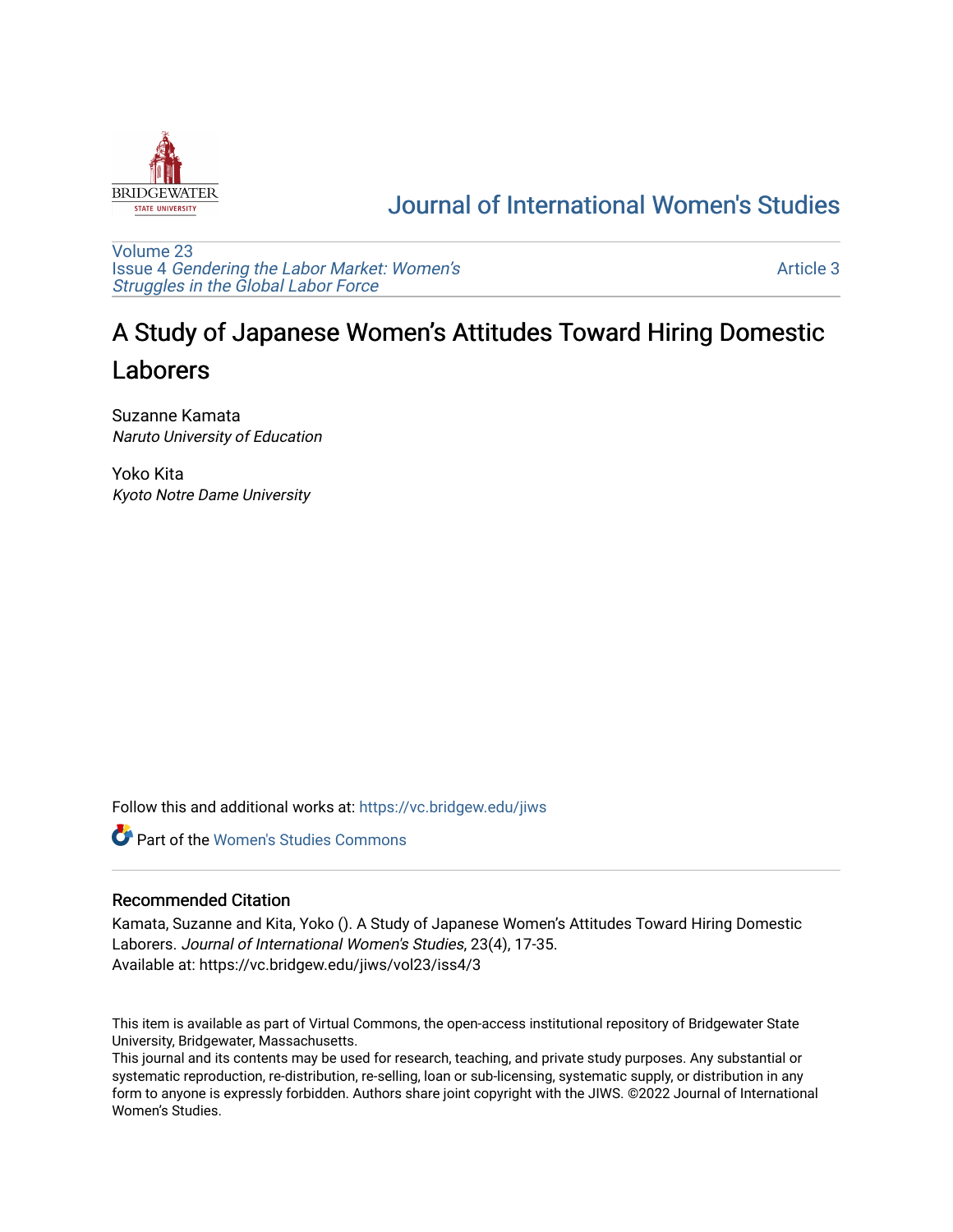#### **A Study of Japanese Women's Attitudes Toward Hiring Domestic Laborers**

Suzanne Kamata *Naruto University of Education*

Yoko Kita *Kyoto Notre Dame University*

#### **Recommended Citation**

Kamata, Suzanne and Kita, Yoko (2022). A Study of Japanese Women's Attitudes Toward Hiring Domestic Laborers. *Journal of International Women's Studies*, xx(xx), xxx. Available at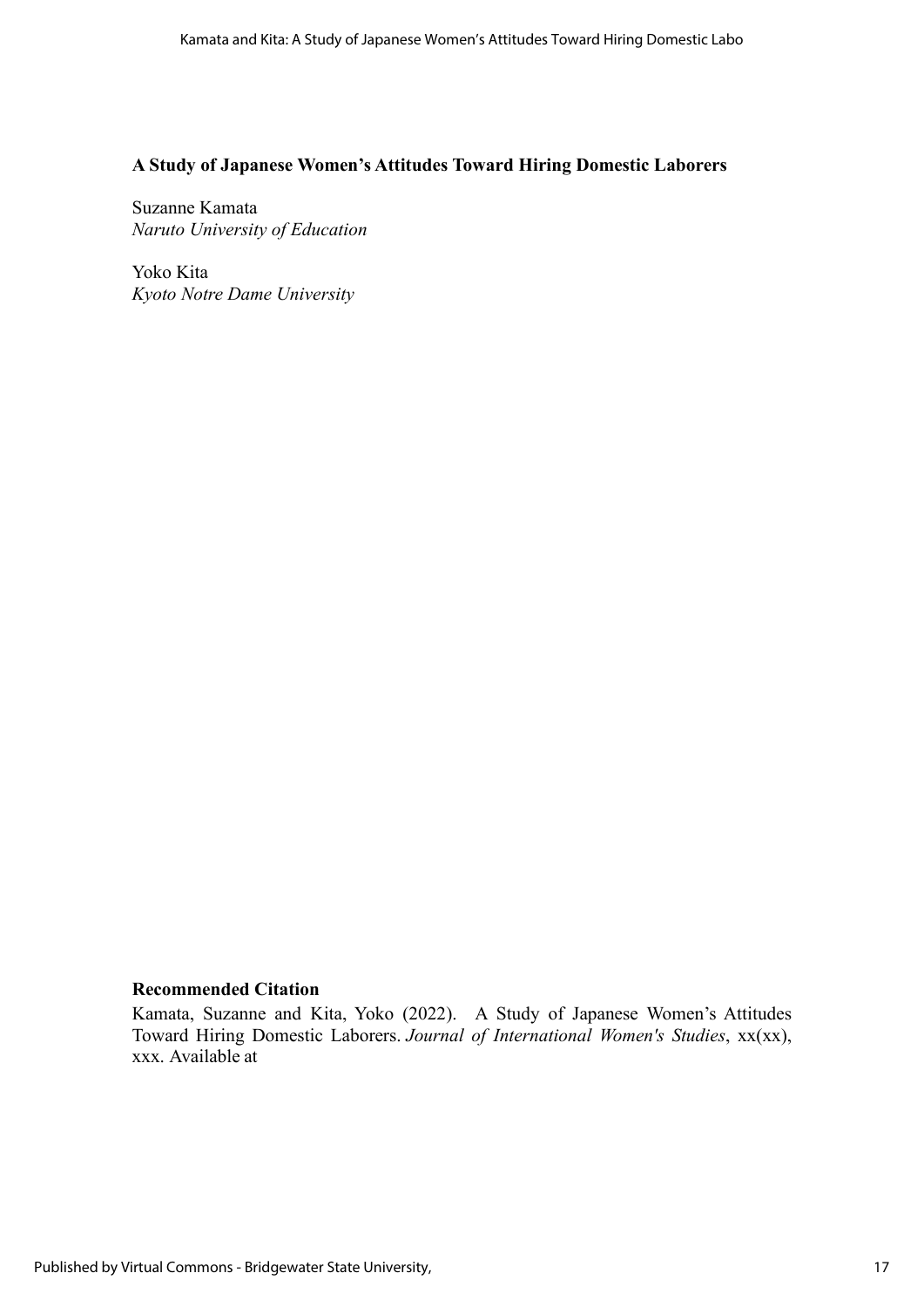### **A Study of Japanese Women's Attitudes Toward Hiring Domestic Laborers** Kamata, Suzanne<sup>1</sup>; Kita, Yoko<sup>2</sup>

#### **Abstract**

In the Global Gender Gap 2020 Report, which tracks gender parity in education, health, politics, and economic participation, Japanese women were ranked 121<sup>st</sup> out of 153 (World Economic Forum, 2019), lagging far behind other Asian countries such as the Philippines, which came in at 16, Singapore, which ranked  $54<sup>th</sup>$ , and Thailand in  $75<sup>th</sup>$ place. Although Japanese women are highly educated and in good health, this represents an all-time low for Japan and might be seen as a setback. although the number of working women has increased, most are not engaged in career-track jobs; the number of women in executive or managerial positions, as well as high level government jobs, lags far behind that of other industrialized nations (Shim, 2018). Shambaugh et. al. suggests the less than stellar labor market outcome for Japanese women may be due to the possibility "that work other than full-time and regular employment is a better fit for the circumstances and preferences of some working women" and that they choose jobs which enable them to "balance employment with non-work obligations" (2017). In other words, they may be choosing part-time or lower-level jobs because Japanese working women who are married with children still bear the brunt of childcare, housekeeping, and caring for elderly relatives. Furthermore, they are left with little time for career development activities which might lead to advancement. This, however, is not a uniquely Japanese dilemma. Women in other countries often hire workers to help with domestic tasks. Hitherto, little research has been done to determine the effect of hiring help on gender disparity in the Japanese workplace. In this paper, we will examine the results of a survey on attitudes toward hiring help to better understand why working women in Japan tend to not outsource domestic work.

*Keywords:* domestic labor, Japan, working women, housework, surve

#### **Introduction**

Hired household help was once considered a luxury in many countries, including

 $<sup>1</sup>$  Associate professor in the Global Studies Department at Naruto University of Education. Her current</sup> research interests include deaf culture, domestic labor, and creative writing. Email: [skamata@naruto](mailto:skamata@naruto-u.ac.jp)[u.ac.jp,](mailto:skamata@naruto-u.ac.jp) ORCID number: [https://orcid.org/0000-0002-5842-7993.](https://orcid.org/0000-0002-5842-7993)

 $2$  Associate professor of International Understanding Education at Kyoto Notre Dame University. Her research interests include the use of ICT in language teaching, learning gaps, and feminist issues. Email: [kitayoko@notredame.ac.jp,](mailto:kitayoko@notredame.ac.jp) ORCID number: [https://orcid.org/0000-0002-6365-1236.](https://orcid.org/0000-0002-6365-1236)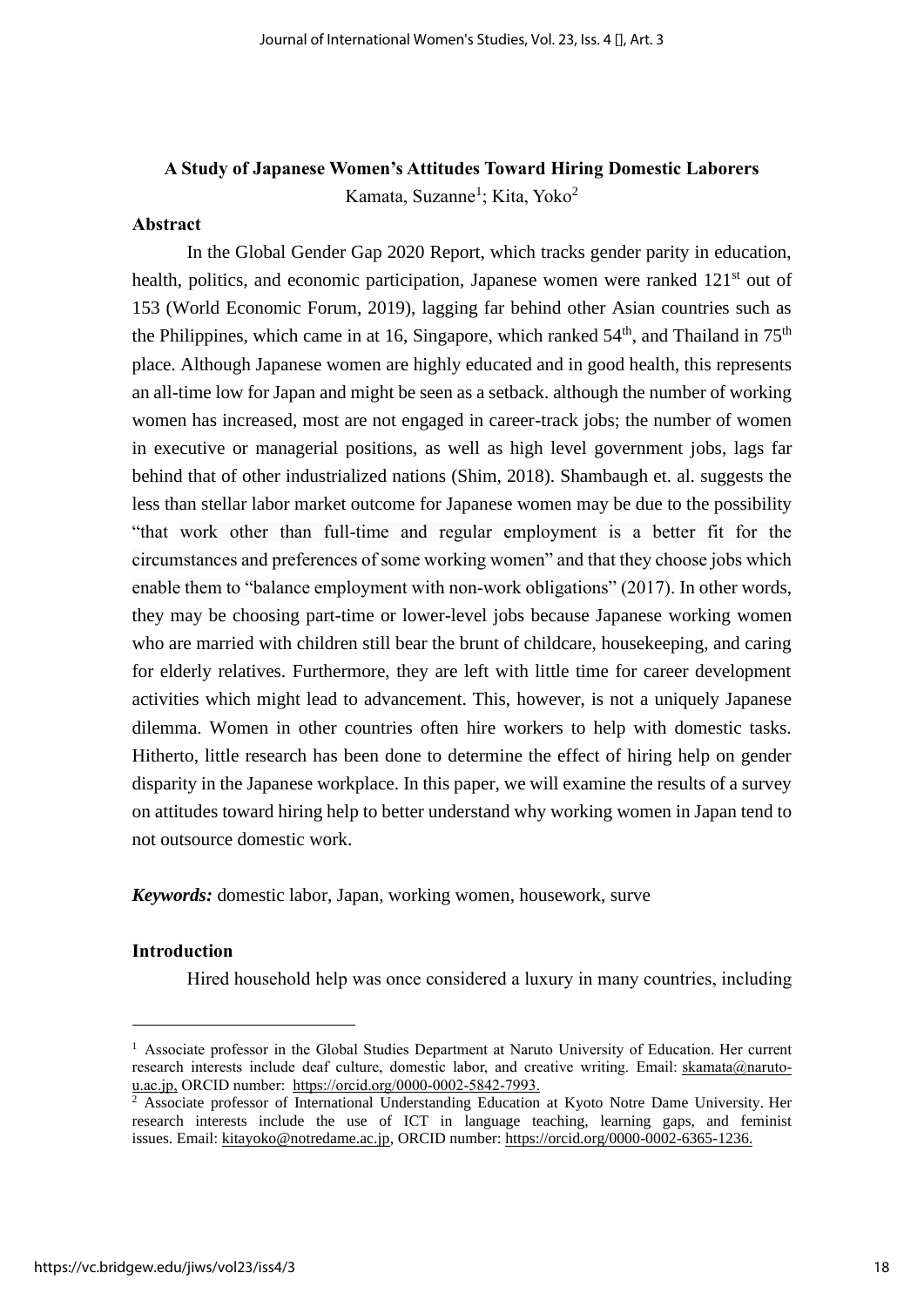Japan, but it is becoming more and more common. In Singapore, for example, when women began to enter the workplace in the 1960s, they began to rely on domestic workers, often from neighboring countries. As of 2016, 227,100 foreign domestic workers were employed in Singapore, where the labor force participation of married Singaporean women was 62.2% (Au-Young, 2016). Meanwhile, in the United Kingdom, a survey found that nearly half of young professionals aged 25-34 hire household help, or would like to, because they consider themselves too busy to clean even a one-bedroom flat. (Morley, 2017). Additionally, a study by the UCLA Labor Center found that 54% of Californian households hire domestic help for cleaning their homes (2016).

As author Megan K. Stack writes, "[Housework] is a ubiquitous physical demand that has hamstrung and silenced women for most of human history." For those who can afford it, "paid domestic help takes the pressure off parents and marriage; off employers and society at large" (2019). Of course, intersectional feminists have pointed out that some of those who perform domestic tasks for others may still feel pressure surrounding their own childcare and household tasks. However, when fair labor practices are in place, domestic workers may make professional advancement possible for women.

In Japan, mid-career teachers, for example, earn above-average salaries, but they work long hours. A 2019 survey conducted by the Organization for Economic Cooperation and Development found that Japanese junior high school teachers spent an average of 56 hours per week at work. This far exceeds the total average of 38.3 hours among the 14 other countries and regions which participated in the survey. Furthermore, elementary school teachers in Japan spend on average 54.4 hours at work. The survey also found that, among those surveyed, Japan ranked last in "total hours spent a week on professional development activities to improve individual skills, knowledge, expertise and other characteristics as teachers" (Yajima, 2019), with less than an hour on average for both elementary and junior high school teachers. These career-enhancing activities might include language lessons, writing and publishing papers, engaging in networking events, and studying for exams to become vice principal or principal – all of which must be completed during a teacher's "free time." As many teachers, especially those who are female, are expected to also take on domestic labor at home, hiring outside help seems like a potential solution for generating free time and reducing stress, but few do. This paper will attempt to begin to answer the question, "Why don't working women in Japan outsource housework?"<sup>3</sup>

<sup>&</sup>lt;sup>3</sup> Many discussions have centered upon negative issues associated with domestic help such as disparities of economic and social status between household employer and employee (De Matos, 2009; Land, 2019; Stack, 2019; Nimble & Chinnasamy, 2020), exploitation and/or abuse (Austin, 2017; Haynes, 2014; Suryomenggolo, 2019), and the ethics of hiring someone to do one's housework (Bromwich, 2014;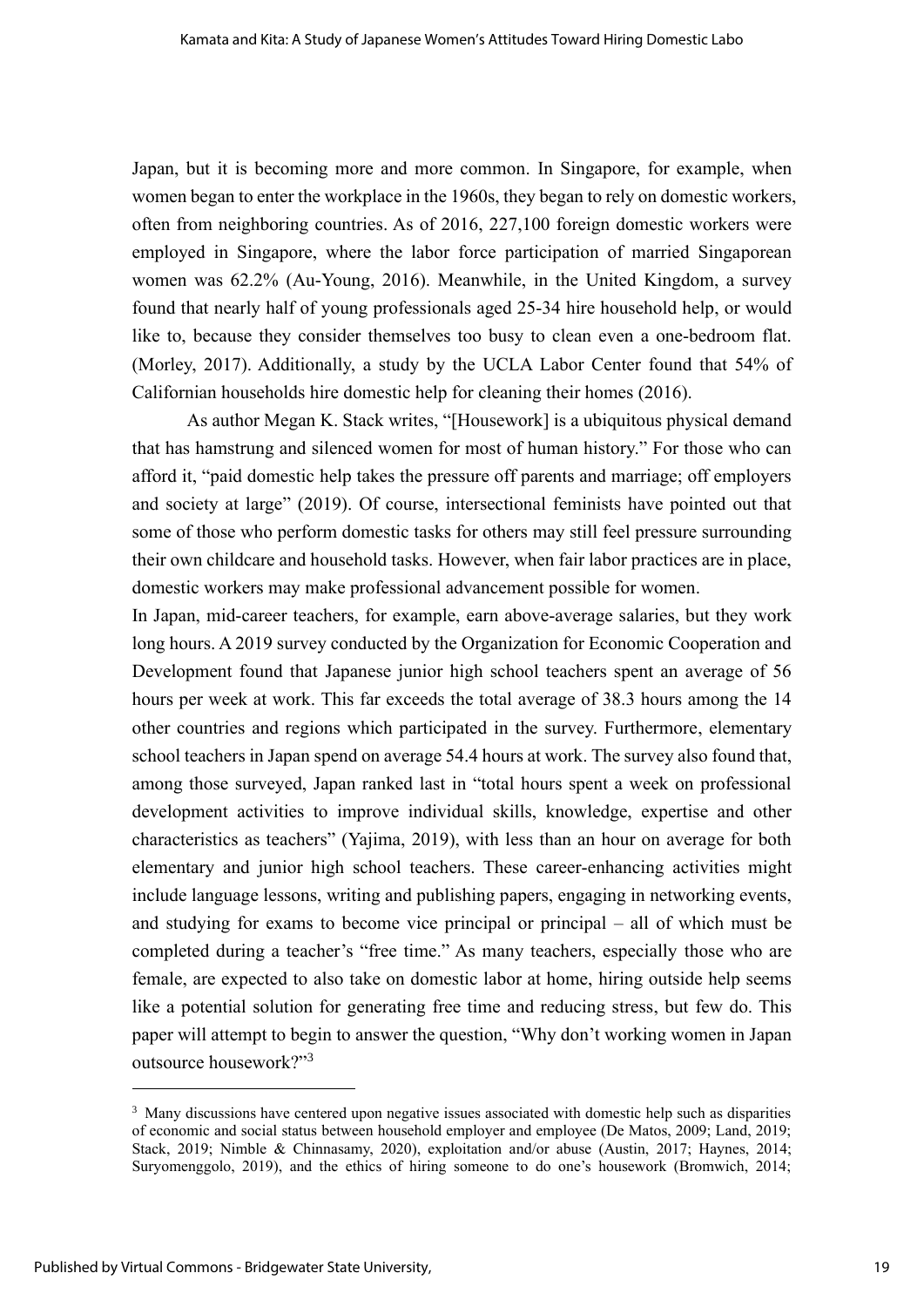#### **Background**

Since former Japanese Prime Minister Abe Shinzo announced his "womenomics" initiative to encourage Japanese women to enter the workplace, the percentage of working married women aged 25-54 increased from 58% in 2000 to 71% in 2016 (Shambaugh, Nunn & Portman, 2017). Nevertheless, most of those women are not engaged in careertrack jobs, and the number in executive or managerial positions, as well as high level government jobs, lags far behind that of other industrialized nations (Shim, 2018). This may be partly attributed to the fact that married Japanese working women still bear that brunt of childcare, housekeeping, and eldercare. According to a report by the Organization for Economic Co-operation and Development (2020), Japanese men spend an average of 41 hours per week on unpaid work, which includes childcare, shopping for the household, and household chores, whereas men in Australia, for example, spend 172 hours per week on such tasks. Additionally, Rich (2019) reports that Japanese women who work more than 49 hours a week typically engage in close to 25 hours of housework per week, while their spouses put in an average of less than five. This disparity has led some women to forgo marriage and motherhood, possibly contributing to another worrying trend -- the decline of Japan's population.

In fact, a gender gap regarding housework persists in many countries around the world (Burkeman, 2018; Craig, 2020). Instead of waiting for men to close the gap, women have taken steps of their own. As feminist motherhood scholar Andrea O'Reilly points out, "mothers are taking on less by 'outsourcing' some of their load. Instead of cooking every night, they might get takeout, or they may hire help with domestic duties like cleaning the house or tutoring the children" (Craig, 2020). While many cram schools have been established in Japan for tutoring children and Abe's administration has sought to increase daycare centers to ease the burden of childcare for working mothers, it is difficult to change ingrained attitudes towards housework.

In her 1949 book *The Second Sex*, Simone de Beauvoir wrote "Few tasks are more like the torture of Sisyphus than housework, with its endless repetition. The clean becomes soiled, the soiled is made clean, over and over, day after day." While in the past engaging in domestic work for others was stereotypically seen as dirty and demeaning in a Western context (Ashforth & Blake, 1999; Sarkar, 2020), cleaning does not carry the same stigma in Japan. It is, rather, a virtuous undertaking. In pre-World War II Japan,

Ehrenreich & Hochschild, 2003). In fact, domestic work is frequently beneficial for those who perform it (Ueno, 2013; Killias, 2018; Suryomenggolo, 2019) and essential to many who pay for it, such as those with disabilities who are living independently (Heumann, et al. 2020).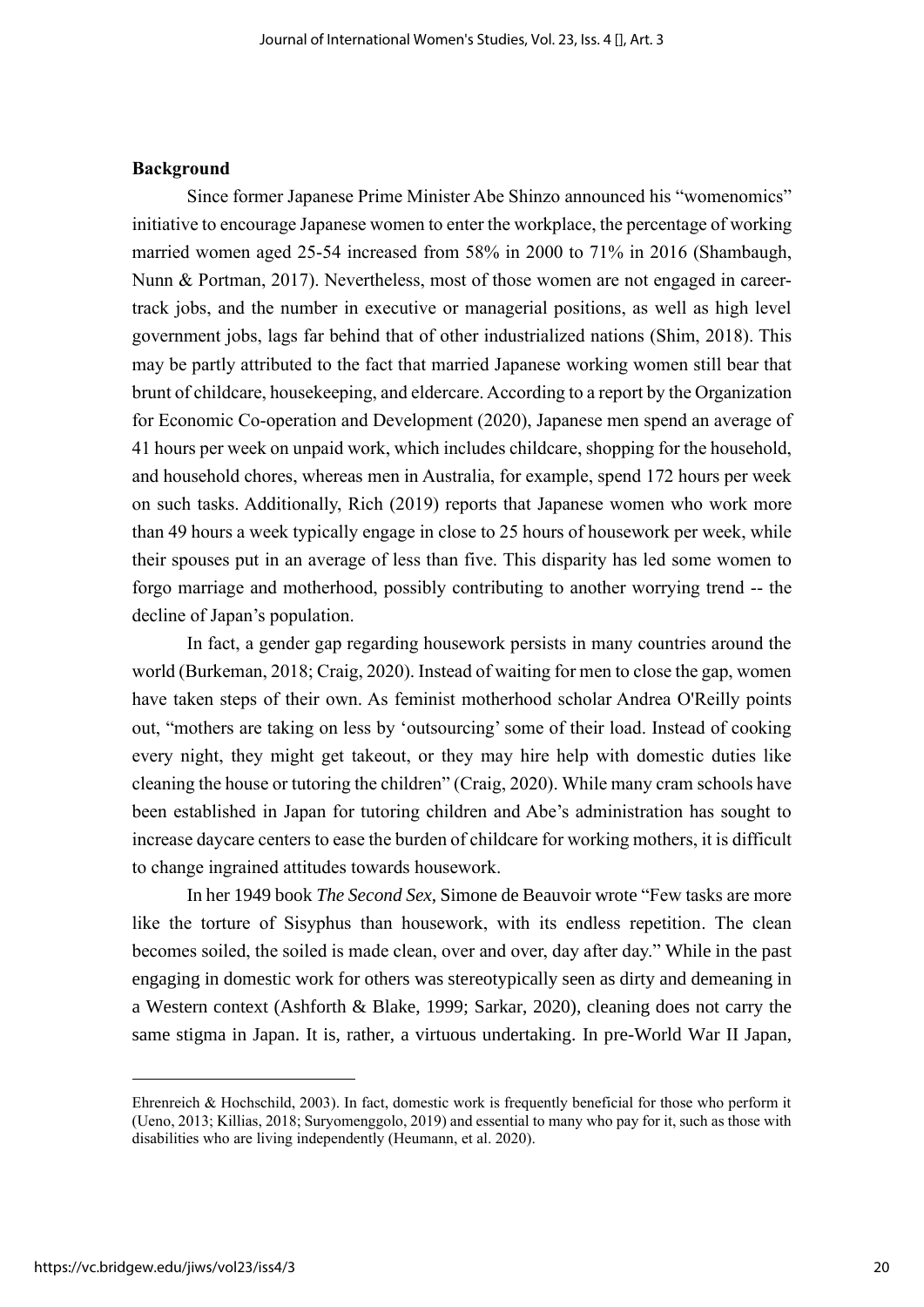young women from middle class families were often employed as maids in aristocratic families in order to learn housekeeping skills and thereby improve their marriageability (Lebra, 1990). As the Western press often marvels, Japanese school children clean their own schools and serve each other lunch as part of their education. A local newspaper published an essay by a student extolling life lessons learned from cleaning the school toilet (Kamata, 2013). Gross-Loh (2013) points out that the Japanese are influenced by Buddhism, in which cleaning helps to train the mind, and leads to spiritual awakening. Additionally, *sengyo shufu* (full-time housewife) has long been considered a respectable and desirable role for Japanese women (Ueno, 1987; Goldstein-Gidoni, 2012). Even as government policies seek to encourage more women to enter the workplace, "charisma housewives" such as Harumi Kurihara continue to promote the idea that housework is fun and satisfying (Goldstein-Gidoni 2018, 120).

Whether or not Japanese women enjoy housework, not only are they expected to do most of the domestic work, but these expectations tend to go above and beyond those of the average Western woman. Whereas the popular American magazine *Good Housekeeping,* a source of recipes and cleaning tips which dates back to 1885, later encouraged readers to strive for "good *enough* housekeeping," Japanese women in the 21<sup>st</sup> century are still pressured to make elaborate bentos for their children (Stephens, 2015; Nakanishi, 2015), sew aprons and shoe bags by hand (Kamata, 2020), prepare multiple dish meals for their families (Rich, 2019; Nakanishi, 2015), and keep a tidy house (Goldstein-Gidoni, 2018, Kondo, 2014). Japanese women typically shop daily for groceries, buying only what is needed to make that evening's and the next day's meals. After the meals are eaten, many Japanese women eschew appliances considered to be time-saving such as dishwashers and wash the dirty dishes by hand. Likewise, washed laundry is often hung outdoors to dry on poles, whereas in the United States many homeowners associations, as well as rules governing condominium and apartment dwellers, ban clotheslines for aesthetic reasons. Here, in the land of robots, much domestic labor is still done by hand.

While interviewing harried Japanese mothers, Rosenberger (2013, 113) remarked, "I thought of my Hong Kong and Thai friends who worked full-time and came home to neat homes, warm dinners, and children cared for by maids from rural Thailand or the Philippines." Japanese women, she points out, don't have that option. They have "only day cares and parents to turn to." Beyond ideological considerations, Rosenberger (2013, 113) suggests that this is partly due to a lack of immigrant labor. Stereotypically, Indonesian or Filipina nannies take care of children and household chores for clients abroad, and wealthy New York women hire staff from less affluent countries such as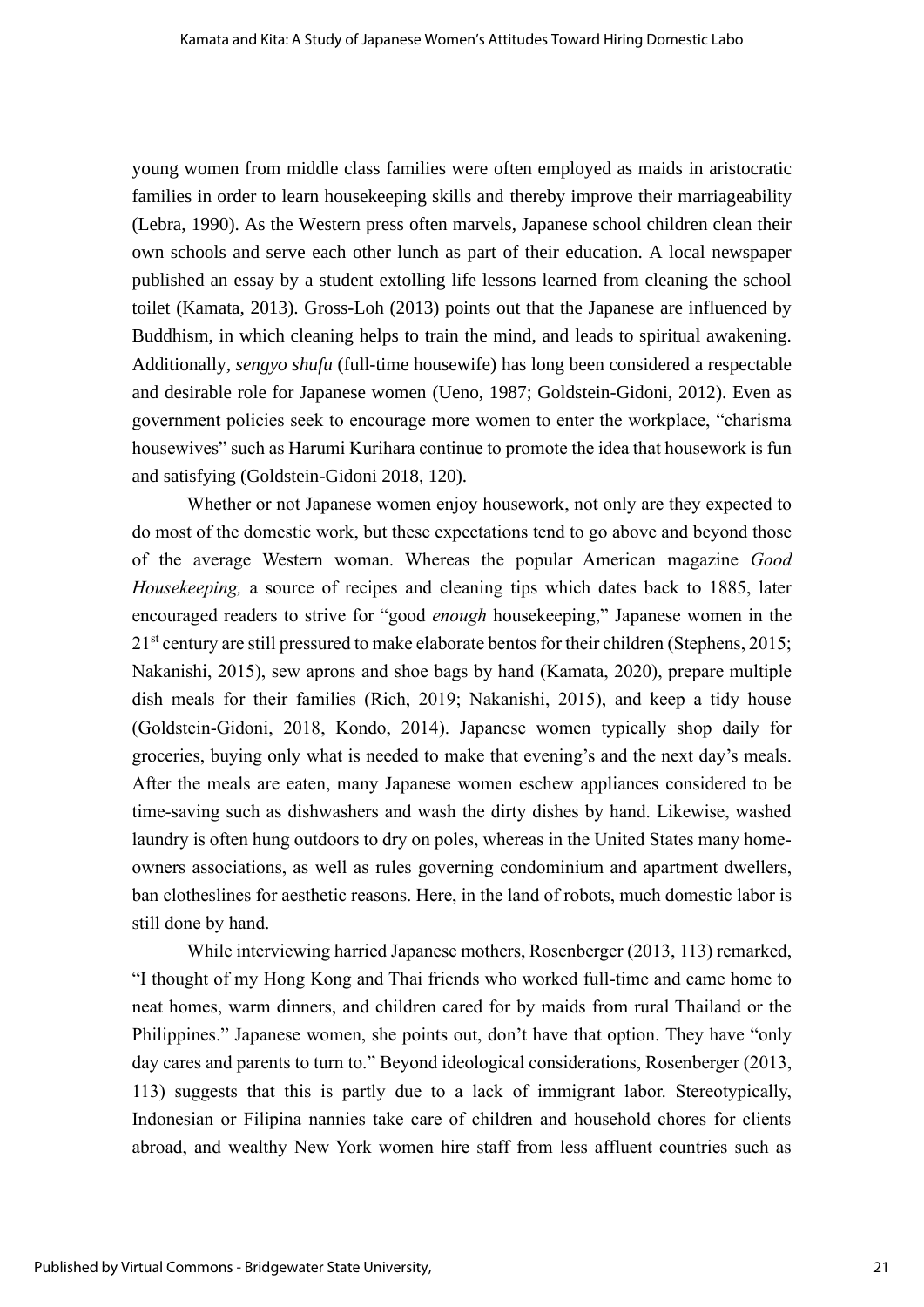Mexico and Jamaica.

Japan, meanwhile, has long imposed limits on immigration. Recently immigration laws have changed, allowing foreign health care professionals to train to become eldercare workers. The rigorous licensing process involves two years of training, followed by a national board exam. If they pass, these workers can live and work indefinitely in Japan caring for the elderly. Hirano (2017) reports, however, that up to 38% of those who pass the exam return to their home countries instead of staying to work in Japan. There remains a severe shortage of eldercare workers in Japan. Additionally, reports of abuse of foreign trainees (Shimokoshi & Nishikawa, 2020) may dissuade temporary workers from coming to Japan.

Although it is true that immigrants to Japan are not issued visas for all kinds of domestic labor, not all domestic workers are immigrants. In fact, local Japanese governments oversee Silver Human Resource Centers, at which retired workers and other senior citizens can register to work part-time house-cleaning, babysitting, gardening, and to perform other services at reasonable rates. Additionally, a previous study found that some foreign women university instructors living in Japan hired Japanese university students part-time for domestic tasks (Kamata & Kita, 2021).

In considering the hiring of someone to do housework in Japan, we should also consider attitudes towards inviting outsiders into the home. Westerners use the phrase, "make yourself at home," to invite friends and other guests to relax in private spaces, and are more likely than Japanese women to allow close friends to enter their messy homes, knowing that they won't be judged harshly for stacks of laundry on the sofa or dishes in the sink. Allowing a friend to witness a house in disarray might even be considered a sign of intimacy. In Japan, however, inviting someone into a messy house is highly embarrassing and might be considered rude.

In feminist writer Mieko Kawakami's (2020, 307) novel *Breasts and Eggs*, single mother Rika, a writer, invites her friend Natsuko, also single, over for dinner. Upon entering the apartment, Natsuko observes "Half of the sofa in the living room was piled high with laundry waiting to be folded. From the looks of things, Rika was either bad at cleaning up, or simply didn't care…I felt right at home, like I could let myself relax." Rika realizes, however, what is expected of her as a Japanese woman. She tells Natsuko, "I know I can't have any of the other mothers see my place in this condition. You can't stop rumors like that from spreading. I'd never be able to show my face at the school again, know what I mean?"

For those who are too busy to clean, or who are lacking in space, it is easier and less stressful to entertain elsewhere. As White (1988, 8) explains, in Japan: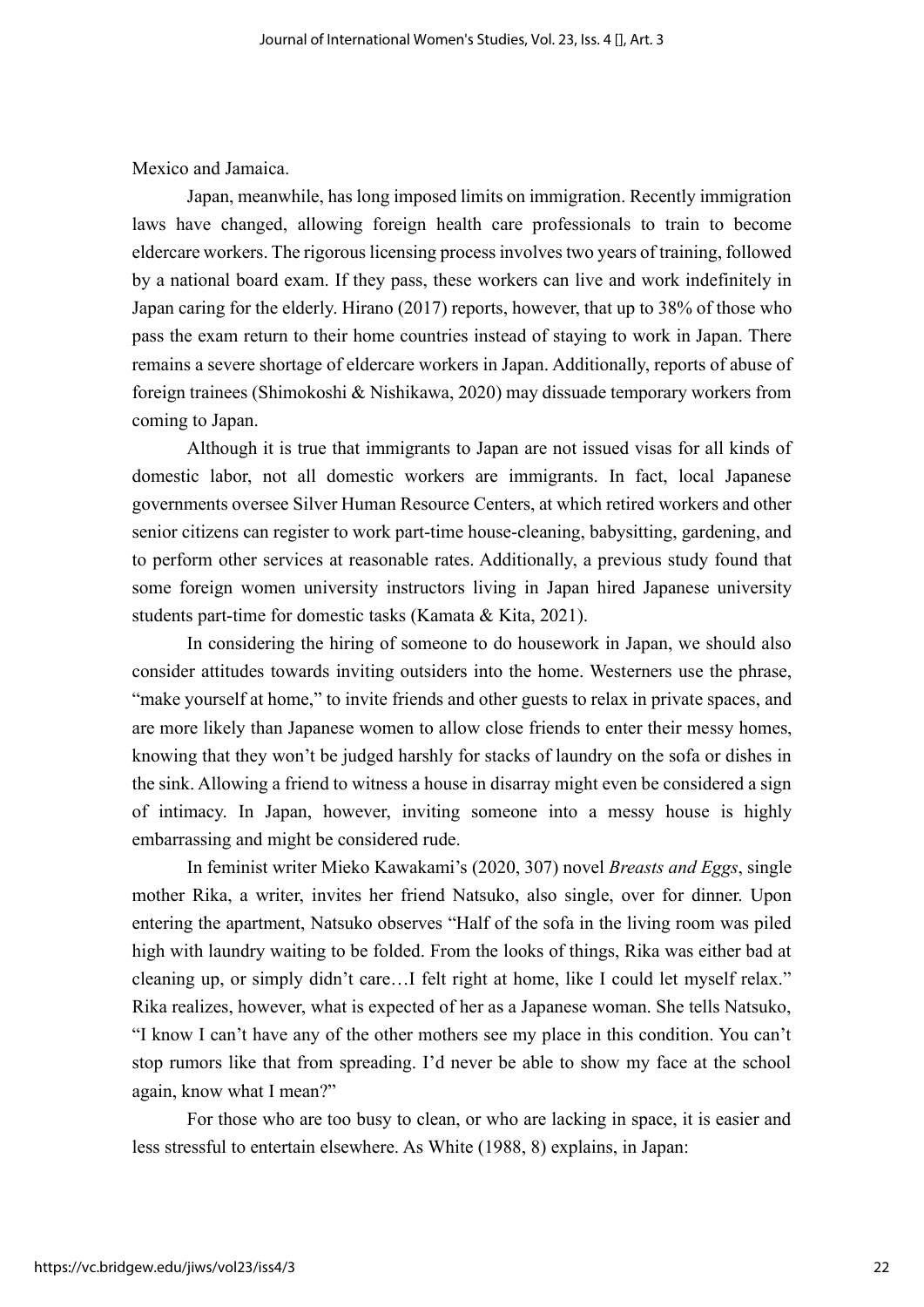The physical territory of even the smallest apartment or home is marked off from the outside by the *genkan* (entrance hall), the place for nonintimate communications with outsiders, who do not remove their shoes and enter the house. Family rooms are also separated into those for public and private use, even though entertaining at home is infrequent. Children do not bring friends home as often as they do in other societies. Wives and husbands meet others socially in neutral public areas such as playgrounds, shops, and restaurants, and, for men, bars and coffeehouses after work. Although the small physical size of the house discourages entertaining, the feeling that the home is not a public place is equally important.

#### **Methodology**

We used a qualitative approach in our study. The participants were a convenience sample of 83 women located through a university inter-office email system, as well as through the researchers' personal Facebook pages, Twitter, LINE and email contacts. We especially targeted Japanese working women who live in Japan, however a few respondents lived abroad, and some were not employed outside the home. Because both researchers are language teachers, a high proportion of respondents were language teachers, or former language teachers in Japan.

The survey questions were in both English and Japanese, in the form of a Google document. Participants were sent a link or a QR code linking to the questions, which enabled participants to reply anonymously. Initially, we asked questions about age, nationality, country of residence, household income, and number of occupants per household. We also asked such questions as: "How many hours per week do you spend on housework?" "Do you hire someone to help with housework? If yes, which tasks do they perform?" "Would you consider hiring someone to help with housework? If no, why not?" The responses to our survey were gathered between October 2020 and December 2020.

#### **Demographics**

The majority of the participants were fifty years old and above (See Table 1 below).

**Table 1.** *What is your age? (N=83)*

| Age   | %    |
|-------|------|
| 20-29 | 13.3 |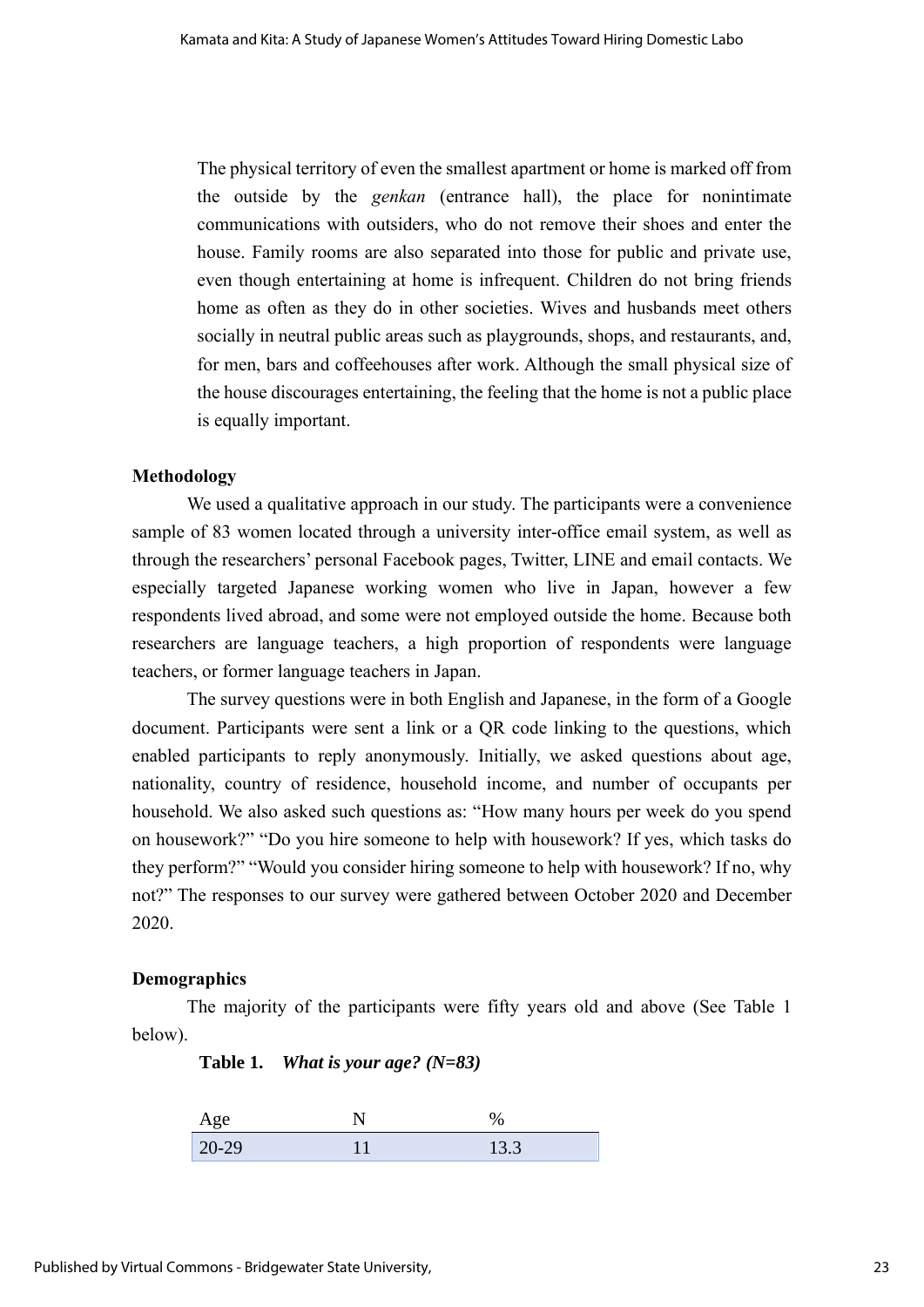| $30-39$ | 10 | 12.0 |  |
|---------|----|------|--|
| 40-49   | 18 | 21.7 |  |
| $50-59$ | 41 | 49.4 |  |
| $60-$   |    | 3.6  |  |

The residence of participants was mainly Japan with seventy-nine (95.2%) (See table 2 below).

| Residency | $\%$ |
|-----------|------|
| Japan     | 95.2 |
| Canada    | 3.6  |
| America   |      |

**Table 2.** *What is your country of residence? (N=83)*

Table 3 indicates the number of members per household.

|                | $(1V-0J)$     |               |  |    |      |
|----------------|---------------|---------------|--|----|------|
|                |               | person/people |  | N  | $\%$ |
| 1              |               |               |  | 16 | 19.3 |
| $\overline{2}$ |               |               |  | 17 | 20.5 |
| 3              |               |               |  | 14 | 16.9 |
| $\overline{4}$ |               |               |  | 23 | 27.7 |
| 5              |               |               |  | 9  | 10.8 |
| 6              |               |               |  | 3  | 3.6  |
| $\overline{7}$ | <sub>or</sub> | more          |  |    | 1.2  |

**Table 3.** *How many people live in your household? (N=83)*

Out of eighty-three respondents, eighteen were employed in the educational sector, accounting for 21.7%. This number includes elementary, junior high school teachers, lecturers, university instructors and part-time teachers. The rest were: housewife  $-$  thirteen (15.7%); unemployed  $-$  eight (9.6%); civil servant  $-$  seven (8.4%); office workers -- seven (8.4%); part-time job -- seven (8.4%); nurse -- four (4.8%); care worker -- two  $(2.4\%)$ ; doctor -- two  $(2.4\%)$ ; service industry – two  $(2.4\%)$  and assistant nurse, baker, self-employed, employment support staff, executive, instructor, legal clerk, parttime clerk, player, researcher, therapist, university researcher and writer with one each  $(1.2\%)$ .

The household income ranges of the participants are indicated in Table 4 below. The majority earned a middle-class income of 6 million yen (approximately U.S.\$58,000)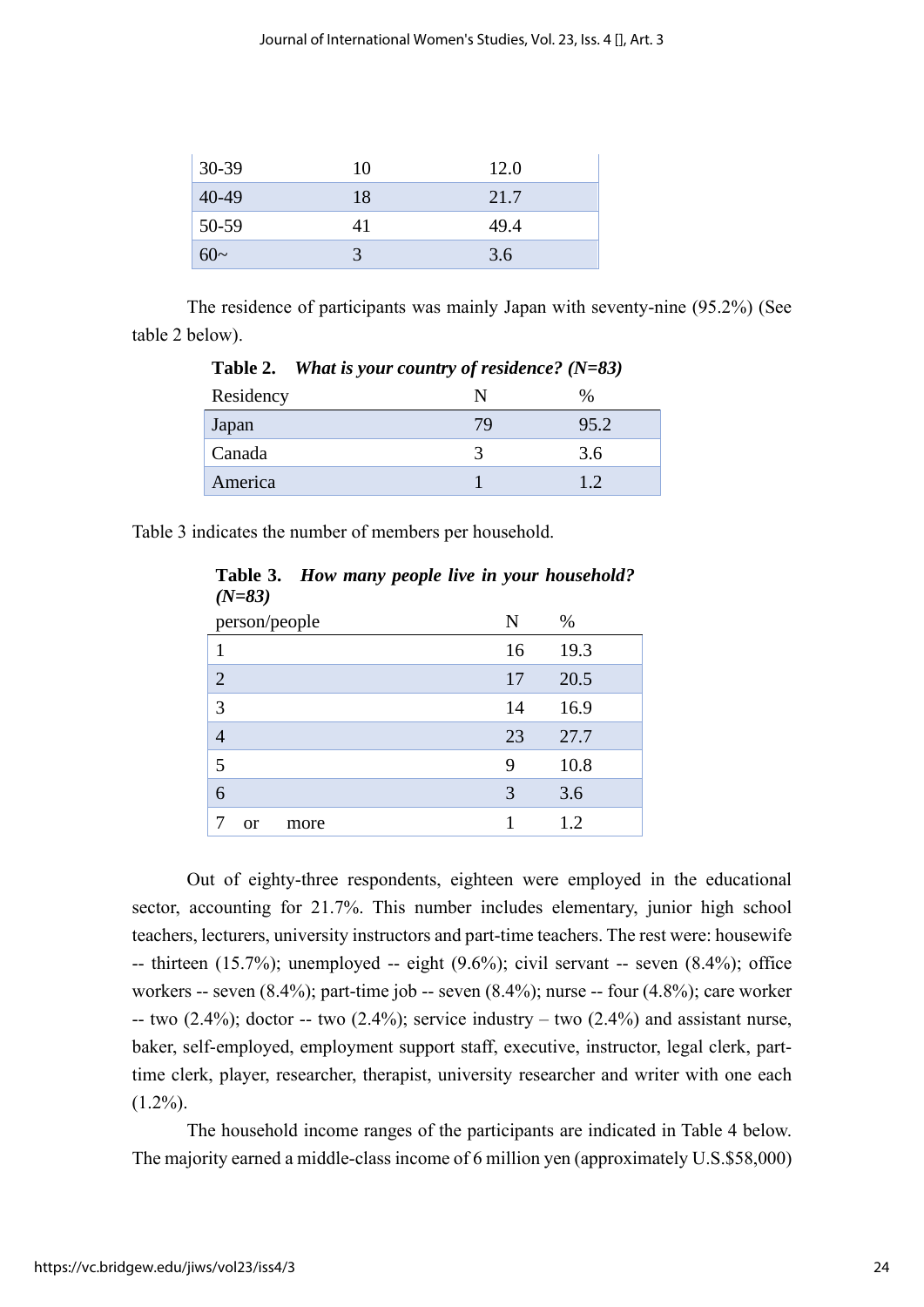or more per year (See table 4 below).

| Income                       | N  | $\%$ |
|------------------------------|----|------|
| Less than 3 million yen      | 21 | 25.3 |
| $3.00 - 3.99$ million yen    | 5  | 6.0  |
| $4.00 - 4.99$ million yen    | 8  | 9.6  |
| $5.00 \sim 5.99$ million yen | 6  | 7.2  |
| $6.00 \sim 6.99$ million yen | 8  | 9.6  |
| $7.00 \sim 9.99$ million yen | 17 | 20.5 |
| 10 million yen or more       | 18 | 21.7 |

#### **Table 4.** *What is your household income? (N=83)*

In response to the question "How many hours per week do you spend on housework?" out of all eighty-three respondents, only five (6.0%) spends less than one hour; sixteen (19.3%) spend seven or more than seven hours; and twenty-nine (34.9%) spend ten or more than ten hours (See table 5 below).

**Table 5.** *How many hours per week do you spend on housework? (N=83)*

| Time                     | N  | $\%$ |
|--------------------------|----|------|
| less than 1 hour         |    | 6.0  |
| $1 - 2$ hours            |    | 12.0 |
| $2 \sim 4$ hours         | 11 | 13.3 |
| 4 or more than 4 hours   | 12 | 14.5 |
| 7 or more than 7 hours   | 16 | 19.3 |
| 10 or more than 10 hours | 29 | 34.9 |

In response to the question "Which of the following appliances/ machines do you use at least once a week?", over half (53%) use none of listed appliances or machines. The listed appliances or machines were Roomba-type vacuum cleaner, clothes dryer, dishwasher, and dish dryer (See Table 6 below). Only one respondent used all of the potentially time-saving appliances regularly.

**Table 6.** *Which of the following appliances/ machines do you use at least once a week? (N=83)*

| Roomba-type vacuum cleaner, clothes dryer, dishwasher, dish dryer | N,    | $\%$    |
|-------------------------------------------------------------------|-------|---------|
| None of the above                                                 |       | 44 53.0 |
| Clothes dryer                                                     | 21 25 |         |
| Dishwasher                                                        | 26 31 |         |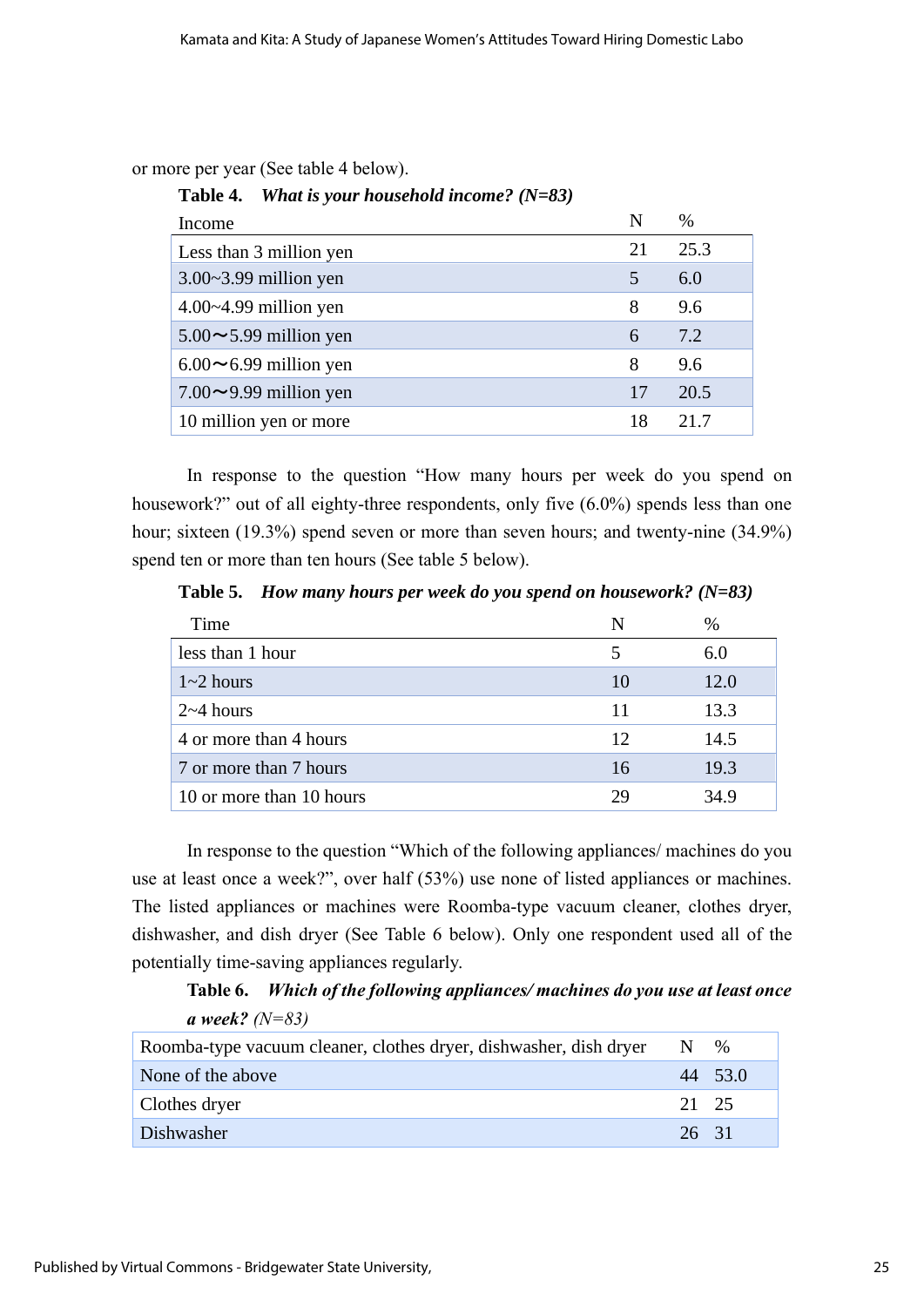| Dish dryer                 | 16 19.2 |
|----------------------------|---------|
| Roomba-type vacuum cleaner |         |
| All of the above           |         |

In response to the question "Do you hire someone to help with housework, or have you hired someone in the past?", seventy-three (88%) answered "No" and only ten (12%) answered "Yes" (See Chart 1).



The response to the question "How did you find your household helper?" is listed

**Chart 1.** *Do you hire someone to help with housework, or have you hired* 

below (See Table 7).

|  | Table 7. How did you find your household helper? |  |  |  |
|--|--------------------------------------------------|--|--|--|
|--|--------------------------------------------------|--|--|--|

*someone in the past?*

| through a house keeping agency                                      |  |
|---------------------------------------------------------------------|--|
| through word-of-mouth                                               |  |
| through a housekeeping agency & through word-of-mouth               |  |
| through a Silver Resource Center & through a house keeping agency & |  |
| through word-of-mouth                                               |  |
| other (internet)                                                    |  |

In response to the question "Would you consider hiring someone to help with housework?", fifty-one (61%) answered "No" and thirty-two (39%) answered "Yes"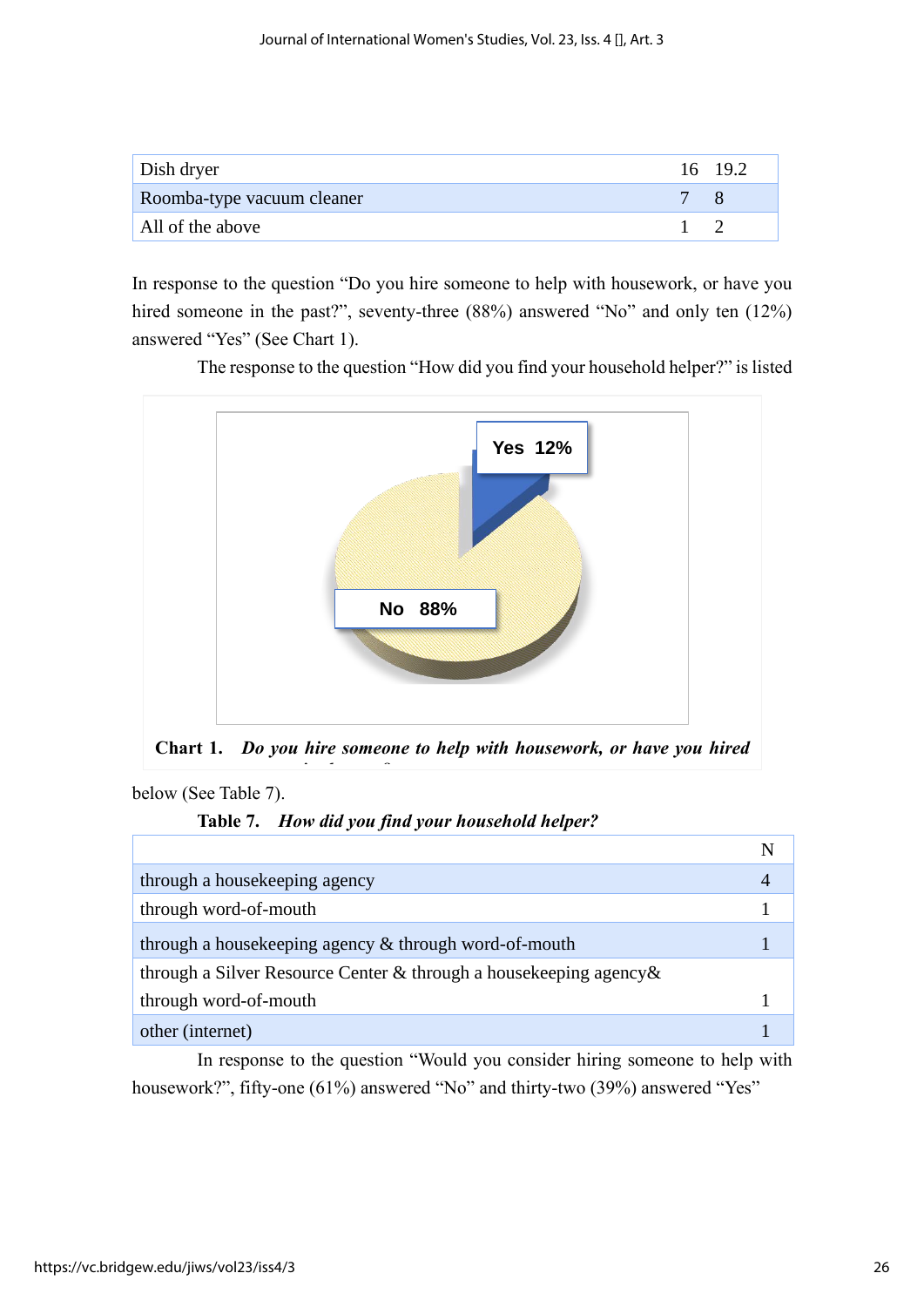

response to the question "Do you live in an urban, suburban or rural area?", sixty (73%) answered "urban or suburban" and twenty-one (25%) answered "rural area".

#### **Discussion**

Out of all 84 respondents, 32 (39%), replied that they would consider hiring someone to do their housework. However, only ten (12%), all residents of Japan, hired someone to help with domestic labor or had done so in the past. Eight of them considered themselves urban dwellers, while six identified as living in a rural area. They ranged in age from 30s to 60s, and in household income from 3 million to over 10 million yen per year. Seven mentioned that they had hired someone because they didn't have enough time to do it themselves, or that they wanted to have time to do other things. One replied that she didn't like doing housework. Only one chose "housework should be paid labor" as a reason, and others cited the laborer's superior skills. None responded that having housework help was a status symbol, and none had hired someone because they were physically incapable of completing tasks themselves. Among the tasks completed by hired help were babysitting, picking children up from childcare, meal preparation, cleaning ventilation fans, vacuuming, cleaning the bathroom, and laundry.

Of those who had never hired someone to help with domestic tasks, 43 (58.9%) replied "I can do it by myself," while 5 (6%) answered that they enjoy doing housework. (Multiple responses were accepted.) Others responded that their children or husbands helped with housework. Regarding the more negative responses, twenty-five respondents (47.2%) cited privacy and not wanting a stranger in their house as a reason for not hiring domestic help. This response is expected, since even inviting friends into one's home is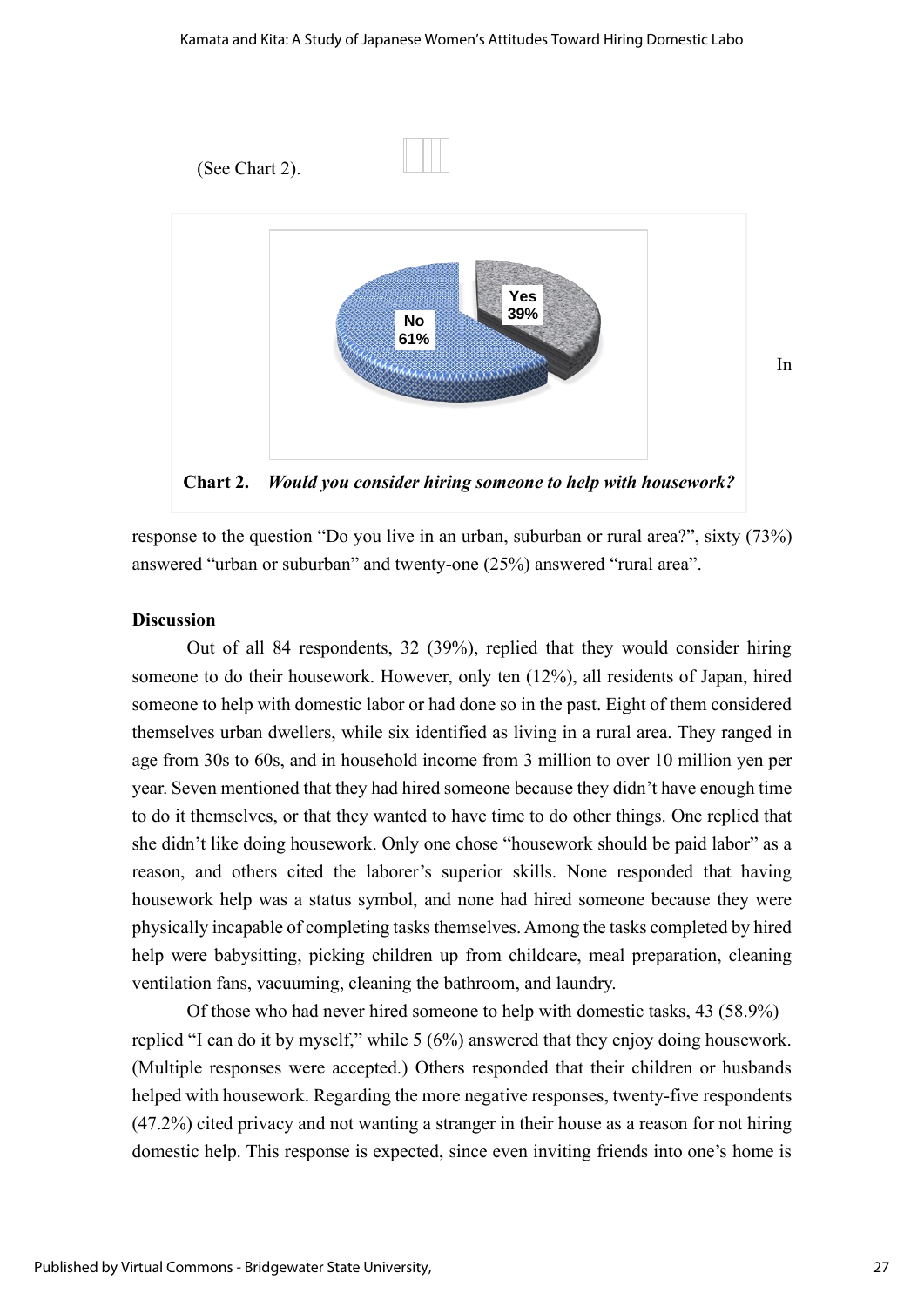not common in Japan as it is in the United States and other Western countries. Cost was another concern. Twenty (39.2%), including four whose annual household income was 6 million yen or more, felt that it would be too expensive. Eight worried about theft, in spite of Japan's low crime rate, perhaps reflecting an aversion to risk and uncertainty. While concerns about privacy, theft, and cost are not particularly surprising, it is interesting to note that a working woman in her fifties in a household of six people responded that she was deterred from hiring someone by disapproval from her in-laws. Another mentioned that her husband would not approve, which concurs with a previous study including foreign working women in Japan married to Japanese men (Kamata and Kita, 2021).

#### **Conclusion**

This preliminary study has found that although more than a third of the respondents are willing to consider hiring household help, only 12% of women surveyed have done so. The most prevalent reason for not hiring someone was the ability to do it oneself, which suggests a sense of personal responsibility regarding domestic labor. Nevertheless, prioritizing domestic tasks may impede women from advancing in the workplace although having women in leadership positions would add perspective to decision and policy-making which affect women.

A more complicated barrier to hiring household help in Japan is a desire for privacy, and not wanting strangers in one's home. Perhaps this will change as Japan invites more foreigners to care for the elderly. We can imagine that as people become used to foreign care-workers in Japan and in their homes, they will be more open to having non-family members perform other helpful tasks. This practice might also be normalized through positive representations of domestic workers in media and entertainment, as well as public discussions and forums.

In short, we believe that in conditions that are mutually beneficial, hiring domestic workers could ease the burdens of Japan's highly educated female population. With more free time and lower personal expectations in the domestic sphere, Japanese working women would be able to pursue career advancement, if they so desire, or have more time to spend on personal interests, thereby improving their quality of life. An increase of women in managerial and executive positions in business, as well as leadership positions in other fields, would lead to better, more inclusive labor practices, and would promote greater gender equality in Japan.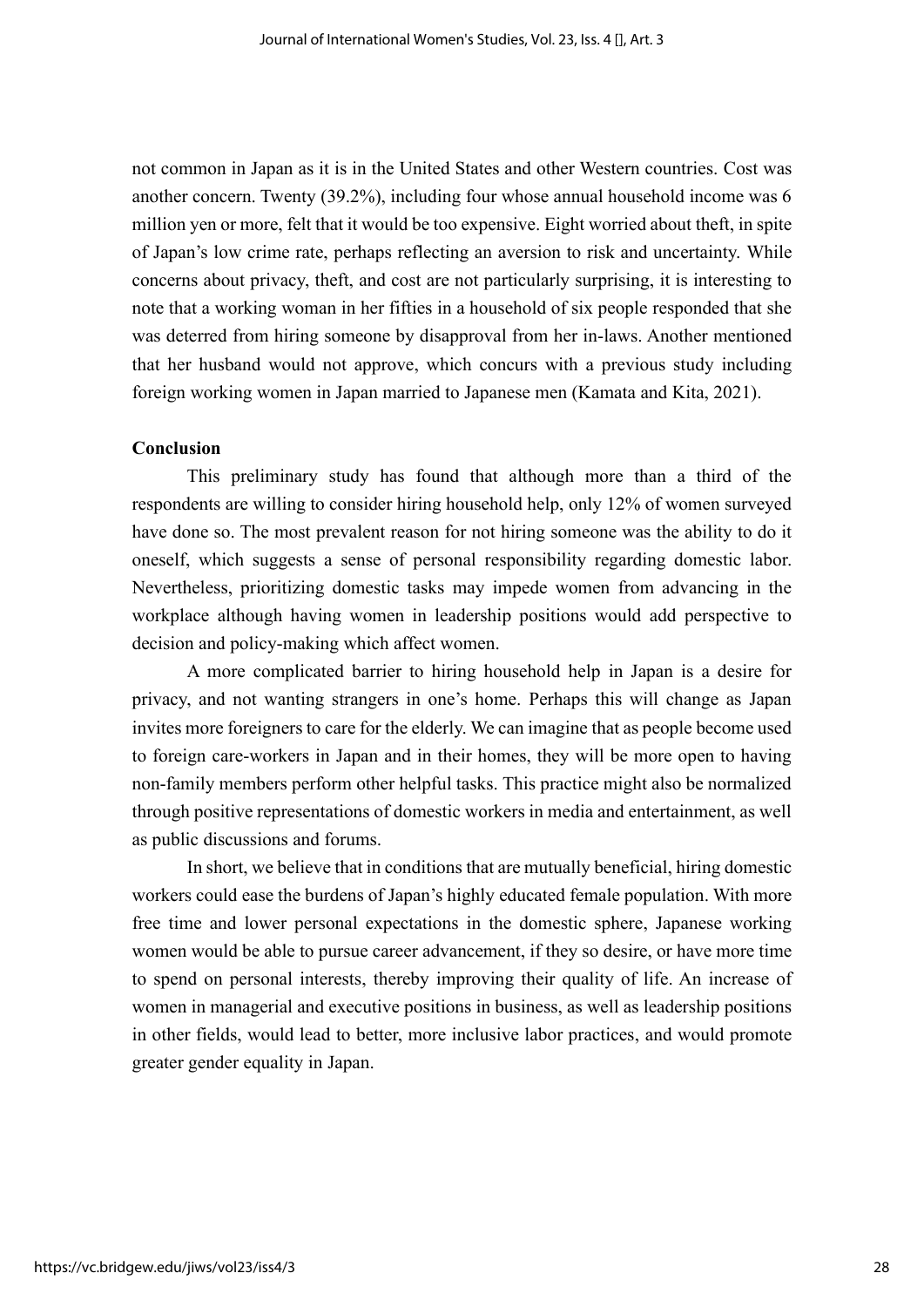#### **References**

- Ashforth, Blake E., and Kreiner, Glen E. 1999. "'How Can You Do It?' Dirty Work and the Challenge of Constructing a Positive Identity." *Academy of Management Review*, 24 (3), 413-34.
- Austin, Mary. 2017. "Defending Indonesia's Migrant Domestic Workers." In *Citizenship and Democratization in Southeast Asia*, edited by W. Berenschot, Nordholt Henk Schulte, and Bakker Laurens, 265-88. Boston: Brill.

Au-Young, Rachel. 2016. "Maids: Essential, or a luxury?" *The Straits Times.* June 5, 2016.

- Bromwich, Rebecca. J. 2014. "'But She Has a Nanny'…with Accompanying Eye Roll: Considering Mother Work with a Live-in Caregiver." In *Stay at Home Mothers: Dialogues and Debate,* edited by Elizabeth R. Boyd and Gayle Letherby, 217-222. Bradford, Ontario: Demeter Press.
- Burkeman, Oliver. 2018. "Dirty secret: why is there still a housework gender gap?" *The Guardian*, February 17, 2018.
- Craig, Ashley Goodfellow. 2020. "Mothering Through a Pandemic: COVID-19 and the Evolving Role of Mothers." York University, YFile. Retrieved from [https://yfile.news.yorku.ca/2020/04/08/mothering-through-a-pandemic-covid-19](https://yfile.news.yorku.ca/2020/04/08/mothering-through-a-pandemic-covid-19-and-the-evolving-role-of-mothers/?utm_source=YFile_Email&utm_medium=Email&utm_content=Top-Stories&utm_campaign=yfile) [and-the-evolving-role-of-](https://yfile.news.yorku.ca/2020/04/08/mothering-through-a-pandemic-covid-19-and-the-evolving-role-of-mothers/?utm_source=YFile_Email&utm_medium=Email&utm_content=Top-Stories&utm_campaign=yfile)

[mothers/?utm\\_source=YFile\\_Email&utm\\_medium=Email&utm\\_content=Top-](https://yfile.news.yorku.ca/2020/04/08/mothering-through-a-pandemic-covid-19-and-the-evolving-role-of-mothers/?utm_source=YFile_Email&utm_medium=Email&utm_content=Top-Stories&utm_campaign=yfile)[Stories&utm\\_campaign=yfile](https://yfile.news.yorku.ca/2020/04/08/mothering-through-a-pandemic-covid-19-and-the-evolving-role-of-mothers/?utm_source=YFile_Email&utm_medium=Email&utm_content=Top-Stories&utm_campaign=yfile)

de Beauvoir, Simone. 1949. *The Second Sex.* 

- De Matos, Christine. 2009. "Living the Colonial Lifestyle: Australian Women and Domestic Labor in Occupied Japan 1945-1952. In *Responding to the West: Essays on Colonial Domination and Asian Agency*, edited by Hans Hagerdal, 137-149. Amsterdam: Amsterdam University Press.
- Ehrenreich, Barbara. & Hochschild, Arlie, eds. 2003. *Global Woman: Nannies, Maids, and Sex Workers in the New Economy.* New York: Metropolitan Books.
- Gross-Loh, Christine. 2013. *Parenting Without Borders: Surprising Lessons Parents Around the World Can Teach Us*. New York: Avery.
- Haynes, Janet M. 2014. "Mothering from a Caribbean Perspective: Challenges, Determination and Survival". In *Stay at Home Mothers: Dialogues and Debates,* edited by Elizabeth R. Boyd and Gayle Letherby, 113-127. Bradford, Ontario: Demeter Press.
- Heumann, Judy, Ai-Jen Poo and Brown-Booker, Nikki."Crip Camp: The Fight for Disability and Domestic Worker Rights" July 2, 2020, Hand in Hand: The Domestic Employers Network, Zoom.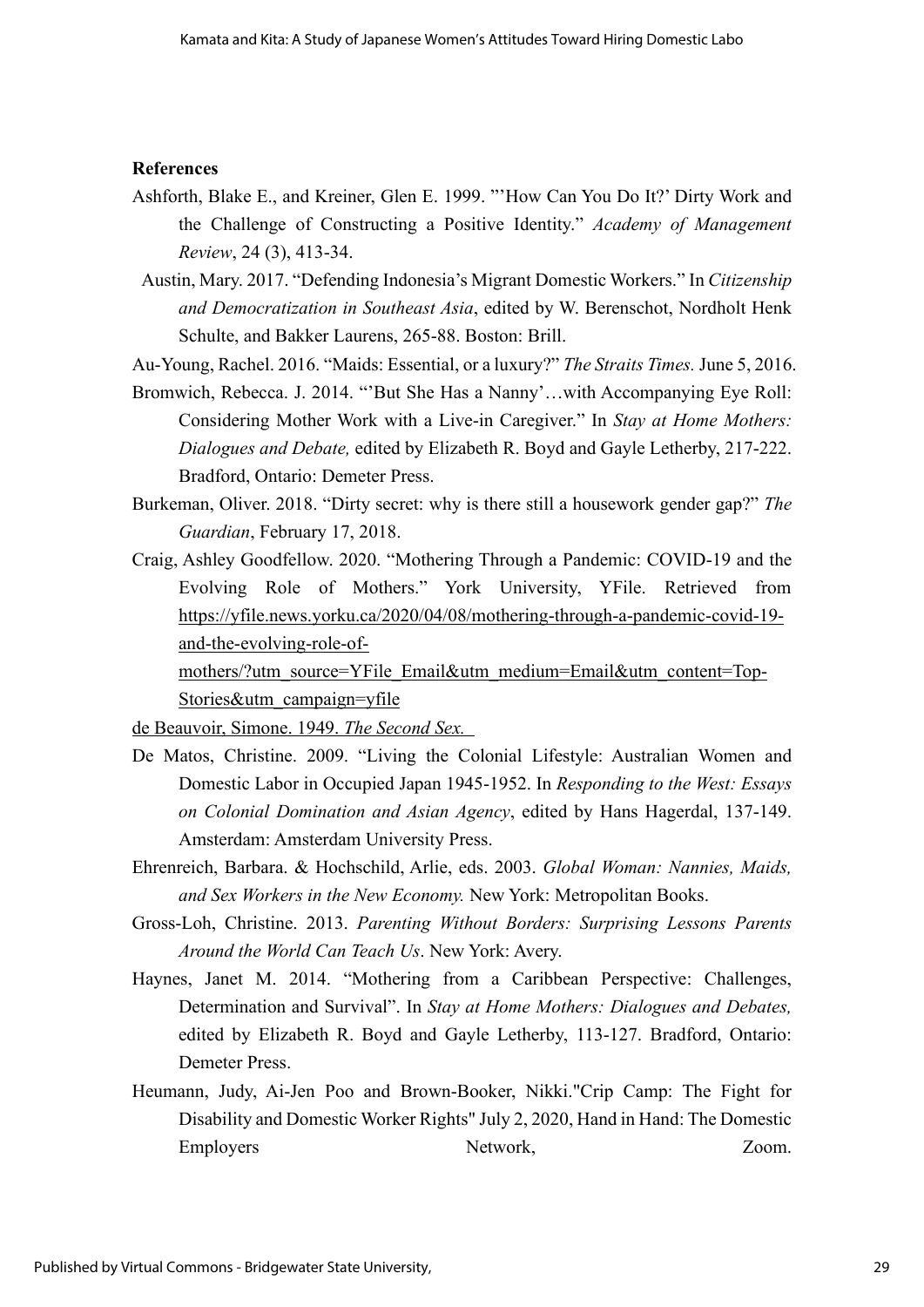[https://domesticworkers.zoom.us/rec/play/6ZYoIer9\\_z83HNWStgSDVqR6W9S6](https://domesticworkers.zoom.us/rec/play/6ZYoIer9_z83HNWStgSDVqR6W9S6JqKshiIW8_oJxR7gWiEHYwDyY7USZuRb-RlcYXxfIibFb4yzWRl3?startTime=1593730793000&_x_zm_rtaid=pxUtz5N2RMqTXkN5ZtvdKQ.1594004656911.0d1a7590b345a1f977c06daa011841b9&_x_zm_rhtaid=628) [JqKshiIW8\\_oJxR7gWiEHYwDyY7USZuRb-](https://domesticworkers.zoom.us/rec/play/6ZYoIer9_z83HNWStgSDVqR6W9S6JqKshiIW8_oJxR7gWiEHYwDyY7USZuRb-RlcYXxfIibFb4yzWRl3?startTime=1593730793000&_x_zm_rtaid=pxUtz5N2RMqTXkN5ZtvdKQ.1594004656911.0d1a7590b345a1f977c06daa011841b9&_x_zm_rhtaid=628)

[RlcYXxfIibFb4yzWRl3?startTime=1593730793000&\\_x\\_zm\\_rtaid=pxUtz5N2R](https://domesticworkers.zoom.us/rec/play/6ZYoIer9_z83HNWStgSDVqR6W9S6JqKshiIW8_oJxR7gWiEHYwDyY7USZuRb-RlcYXxfIibFb4yzWRl3?startTime=1593730793000&_x_zm_rtaid=pxUtz5N2RMqTXkN5ZtvdKQ.1594004656911.0d1a7590b345a1f977c06daa011841b9&_x_zm_rhtaid=628) [MqTXkN5ZtvdKQ.1594004656911.0d1a7590b345a1f977c06daa011841b9&\\_x\\_](https://domesticworkers.zoom.us/rec/play/6ZYoIer9_z83HNWStgSDVqR6W9S6JqKshiIW8_oJxR7gWiEHYwDyY7USZuRb-RlcYXxfIibFb4yzWRl3?startTime=1593730793000&_x_zm_rtaid=pxUtz5N2RMqTXkN5ZtvdKQ.1594004656911.0d1a7590b345a1f977c06daa011841b9&_x_zm_rhtaid=628) [zm\\_rhtaid=628](https://domesticworkers.zoom.us/rec/play/6ZYoIer9_z83HNWStgSDVqR6W9S6JqKshiIW8_oJxR7gWiEHYwDyY7USZuRb-RlcYXxfIibFb4yzWRl3?startTime=1593730793000&_x_zm_rtaid=pxUtz5N2RMqTXkN5ZtvdKQ.1594004656911.0d1a7590b345a1f977c06daa011841b9&_x_zm_rhtaid=628)

- Goldstein-Gidoni, Ofra. 2012. *Housewives of Japan: An Ethnography of Real Lives and Consumerized Domesticity*. New York: Palgrave Macmillan.
- Goldstein-Gidoni, Ofra. 2018. "Consuming Domesticity in Post-Bubble Japan." In *Consuming Life in Post-Bubble Japan: A Transdisciplinary Perspective*, edited by Kataryzna J. Cwiertka and Ewa Machotka, 107-128. Amsterdam: Amsterdam University Press.
- Hirano, Yuka. 2017. "Foreign Care Workers in Japan: A Policy Without a Vision." Nippon.com. Retrieved from Retrieved from https://www.nippon.com/en/currents/d00288/foreign-care-workers-in-japan-apolicy-without-a-vision.html
- Kamata,Jio. 2013 *Jibun no kokoro mo migakakeru* (My heart and mind are also polished). *Tokushima Shimbun*. September 15, 2013.
- Kamata, Suzanne & Kita, Yoko. 2021. "Working Women in Japan and the Complications of Hiring Household Help." *The Journal of Gender Awareness in Language Teaching.* 13, 64-85.
- Kawakami, Mieko. 2020. *Breasts and Eggs*. Translated by Sam Bett and David Boyd. New York: Europa Editions.
- Killias, Olivia. 2018. *Follow the Maid: Domestic Worker Migration in and from Indonesia*. Copenhagen: Nordic Institute of Asian Studies Press.
- Kondo, Marie. (2014). *The Life-changing Magic of Tidying Up: The Japanese Art of Decluttering and Organizing.* Translated by Cathy Hirano. New York: Ten Speed Press.
- Land, Stephanie. 2019. *Maid: Hard Work, Low Pay, and a Mother's Will to Survive.* New York: Hachette.
- Lebra, Takie S. "The Socialization of Aristocratic Children by Commoners: Recalled Experiences of the Hereditary Elite in Modern Japan." *Cultural Anthropology*, 5 (1) 78-79.
- Morley, Kate. 2017. "Half of Millennials hiring cleaners as they are 'too busy' to clean one-bed flats." *The Telegraph*. July 18, 2017.
- Nakanishi, Wendy. J. 2015. *Wa* and *Wa-shoku*: Mothering and Food as an American in Japan. In *What's Cooking Mom: Narratives about Food and Family,* edited by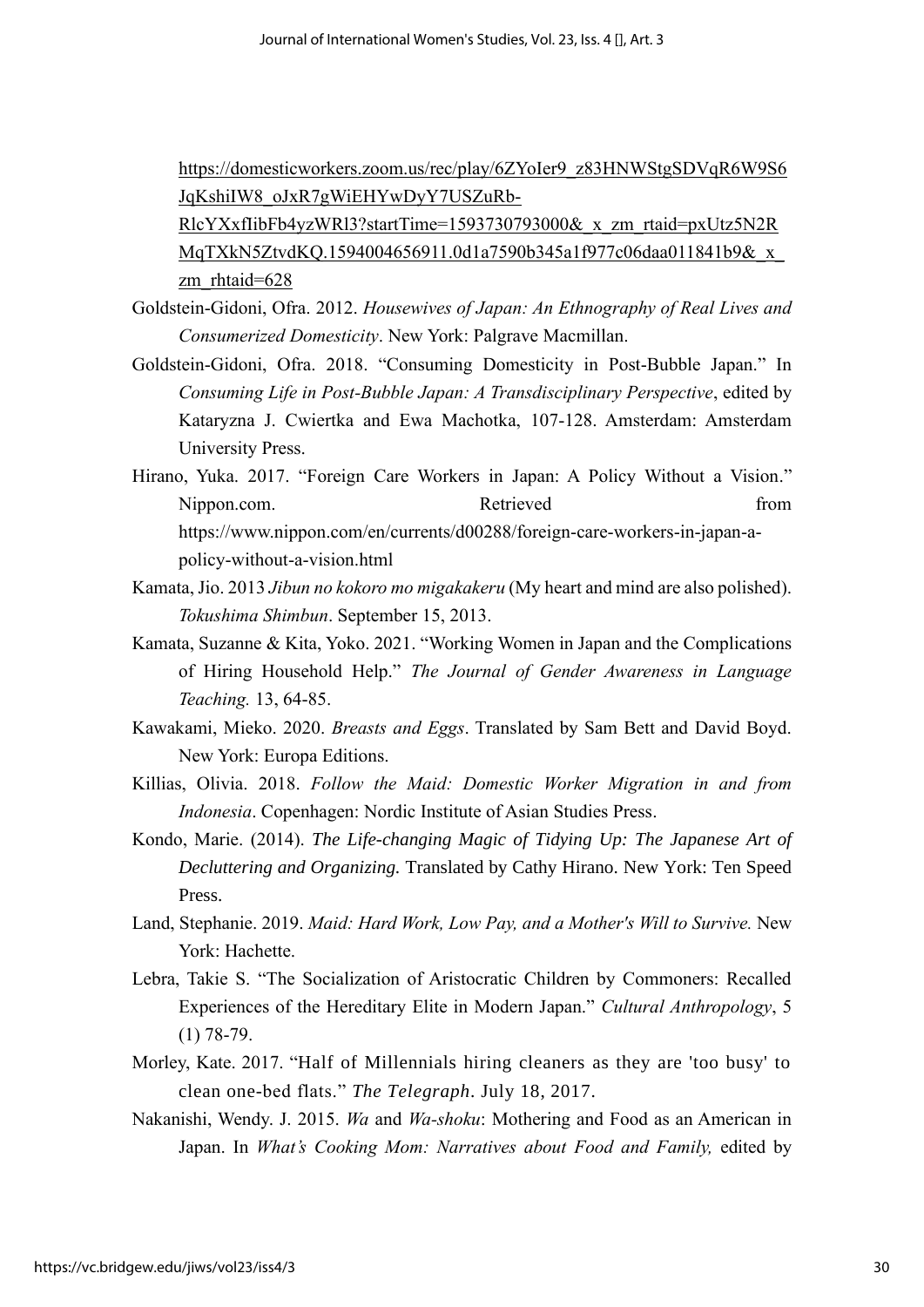Tanya M. Cassidy and Florence Pasche Guignard, 151-161. Bradford, Ontario: Demeter Press.

- Nimble, O. J. & Chinnasamy, A. V. 2020. O. J. "Financial Distress and Healthcare: A Study of Migrant Dalit Women Domestic Helpers in Bangalore, India." *Journal of International Women's Studies,* 21(5), 32-45. Retrieved from https://vc.bridgew.edu/jiws/vol21/iss5/4
- Organization for Economic Co-operation and Development. 2020. *OECD.Stat.* Retrieved from http://states.oecd.org/index.aspx?/datasetcode=time\_use.
- Rich, Motoko. 2019. "Japan's Working Mothers: Record Responsibilities, Little Help from Dads." *New York Times.* February 2, 2019.
- Rosenberger, Nancy. 2013. *Dilemmas of Adulthood: Japanese Women and the Nuances of Long-term Resistance*. Honolulu: University of Hawai'i Press.
- Sarkar, Shayak. 2020. "The New Legal World of Domestic Work." *Yale Journal of Law and Feminism*, 32 (1), 1-44.
- Shambaugh, J., Nunn R. & Portman B. 2017. "Lessons from the Rise of Women's Labor Force Participation in Japan." *The Hamilton Project*. Retrieved from [.](https://www.hamiltonproject.org/papers/lessons_from_the_rise_of_womens_labor_force_participation_in_japan)
- Shim, Jaemin. 2018. "Mind the Gap! Comparing Gender Politics in Japan and Taiwan." *GIGA Focus*, Hamburg: German Institute of Global and Area Studies.
- Shimokoshi, Toru & Nishikawa Mitsuko. 2020. "As Foreign Workers Disappear, Japan Puts in Measures to Improve Working Conditions." *NHK World Japan*. Retrieved from [As foreign workers disappear, Japan puts in measures to improve working](https://www3.nhk.or.jp/nhkworld/en/news/backstories/810/)  [conditions | NHK WORLD-JAPAN News](https://www3.nhk.or.jp/nhkworld/en/news/backstories/810/)
- Stephens, Meredith. 2015. "The Reluctant Bento Box: Slapdash Western Mothering in Perfectionist Japan." In *What's Cooking Mom: Narratives about Food and Family,*  edited by Tanya M. Cassidy and Florence Pasche Guignard, 162-172. Bradford, Ontario: Demeter Press.
- Suryomenggolo, Jafar, ed. 2019. *At a Moment's Notice: Indonesian Maids Write on Their Lives Abroad*, 204-216. Copenhagen: NIAS Press.
- Ueno, Chizuko. 1987. "The Position of Japanese Women Reconsidered." *Current Anthropology* 1 (4), 75-84.
- Ueno, Kayoko. 2013. "Love Gain: The Transformation of Intimacy Among Foreign Domestic Workers in Singapore." *Sojourn: Journal of Social Issues in Southeast Asia* 28 (1), 36-63. Retrieved from [www.jstor.org/stable/43186946.](http://www.jstor.org/stable/43186946)
- White, Merry E. 1988. *The Japanese Overseas: Can They Go Home Again?* Princeton, New Jersey: Princeton University Press
- Yajima, Daisuke. 2019. "Japan's Teachers Work Longest Hours, but Lag in Time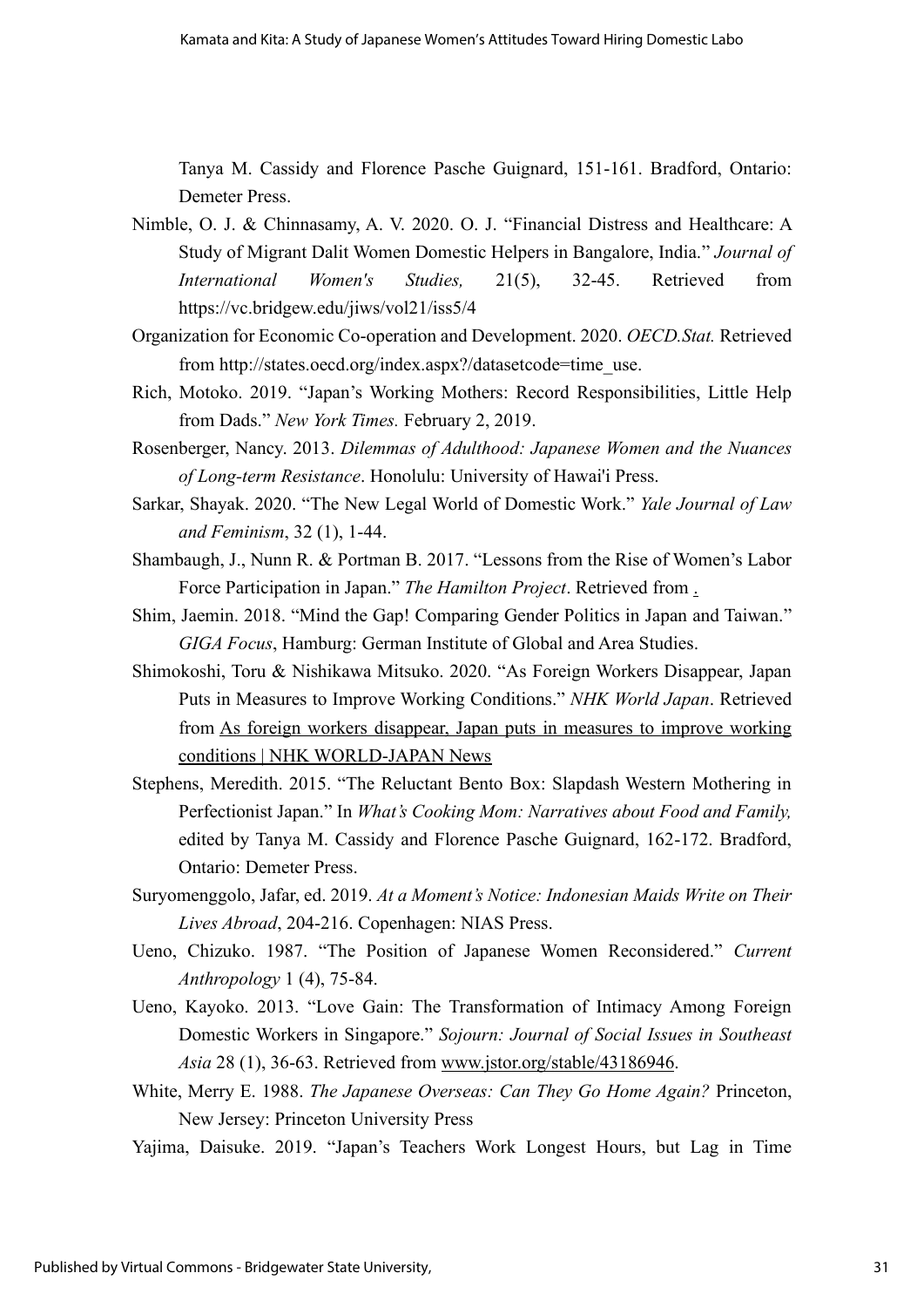Teaching." *The Asahi Shimbun,* June 20, 2019*.*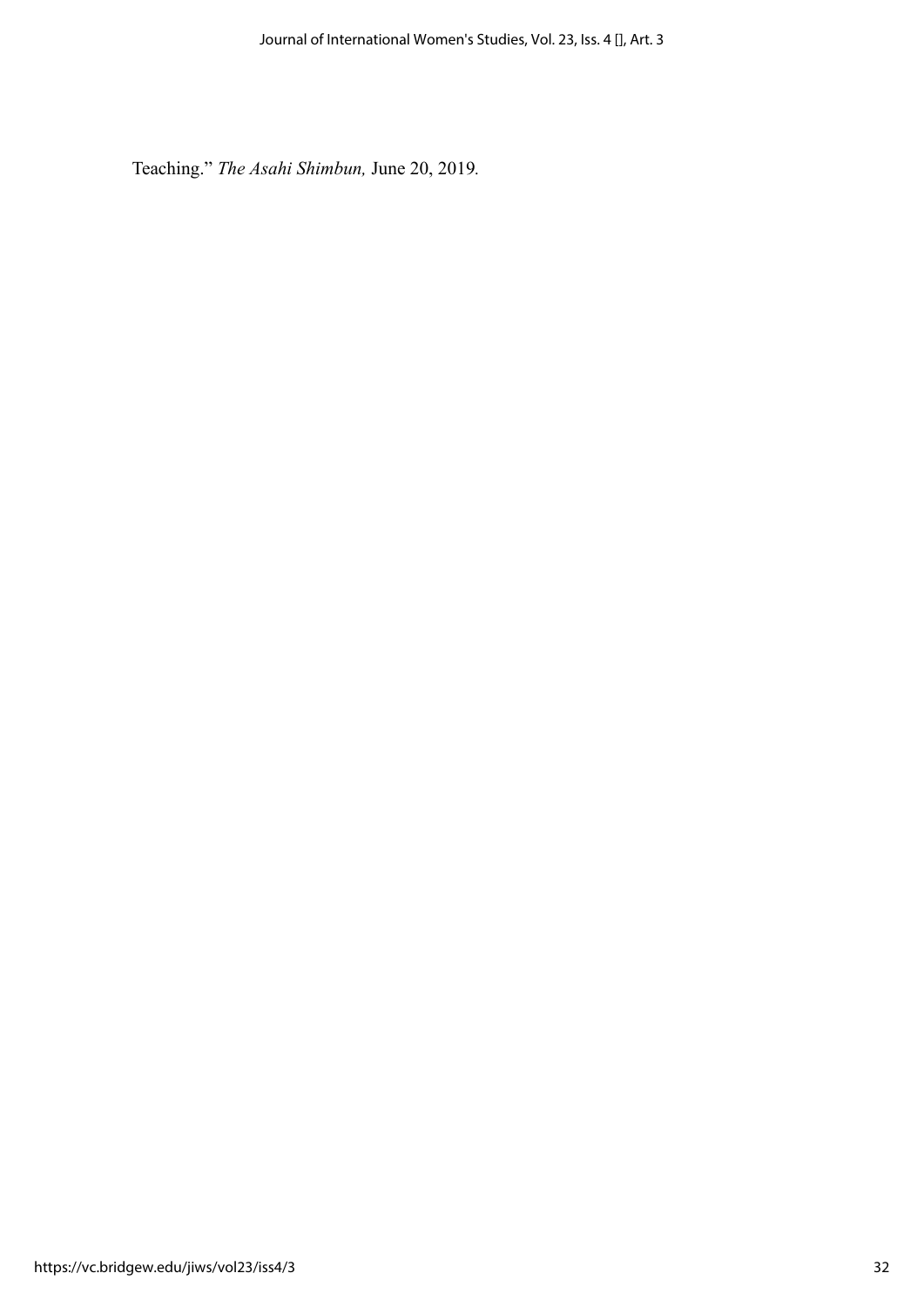#### **Appendix**

Questions on Hiring Help for Housework

- 1. What is your age?
- 2. What is your nationality?
- 3. What is your country of residence?
- 4. What is your occupation?
- 5. What is your household income?
- 6. How many people live in your household?
- 7. How many hours per week do you spend on housework?
- 8. Which of the following appliances/ machines do you use at least once a week? Please select home appliances to use once a week (multiple answers possible)?
	- a. Roomba-type vacuum cleaner
	- b. Clothes dryer
	- c. Dishwasher
	- d. Dish dryer
	- e. None of the above
- 9. Do you hire someone to help with housework, or have you hired someone in the past?

If yes, how did you find your household helper?

- a. Silver Resource Center
- b. Housekeeping agency
- c. Word-of-mouth
- d. Other

which tasks do they perform?

- f. If yes to question 9, why did you hire someone to help with housework?
- a. I don't have time to do it myself.
- b. I want to have time to do other things.
- c. I dislike housework.
- d. I am physically incapable of doing housework due to illness, injury, disability, etc.
- e. Having a housekeeper is a status symbol.
- f. I believe housework should be paid work.
- g. Other
- 10. Would you consider hiring someone to help with housework?

If no, why not?

- a. I can do it by myself.
- b. I enjoy housework.
- c. Privacy./I don't want a stranger in my house.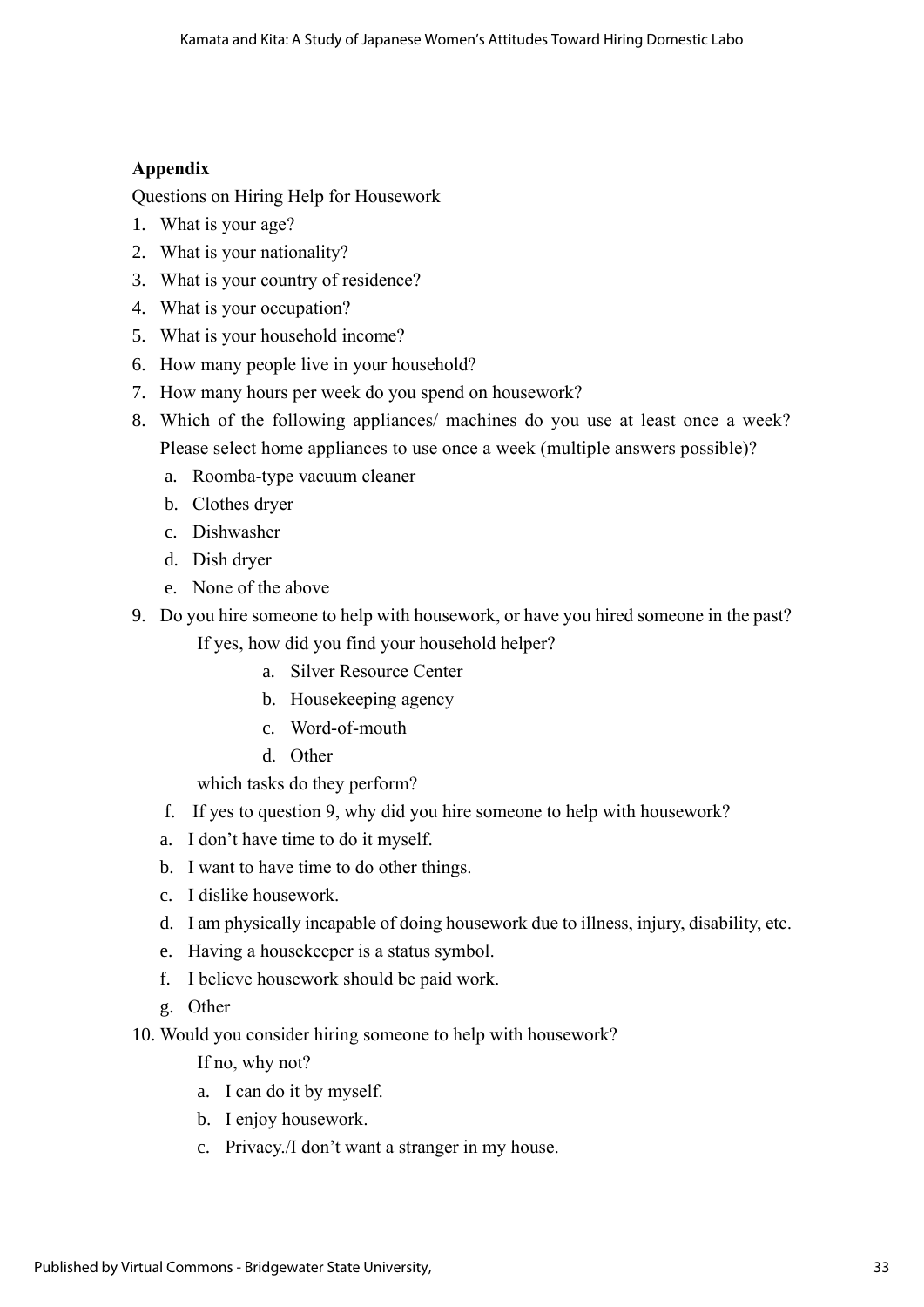- d. I would be worried about theft.
- e. It's too expensive./I don't want to spend money on a housekeeper.
- f. My partner would disapprove.
- g. My in-laws would disapprove.
- h. I would be worried about what my neighbors would think.
- i. It's unethical.
- j. Other
- 15. Which prefecture do you live in?

16. Do you live in an urban, suburban or rural area?

Would you be willing to answer further questions?

If yes, please submit your email address.